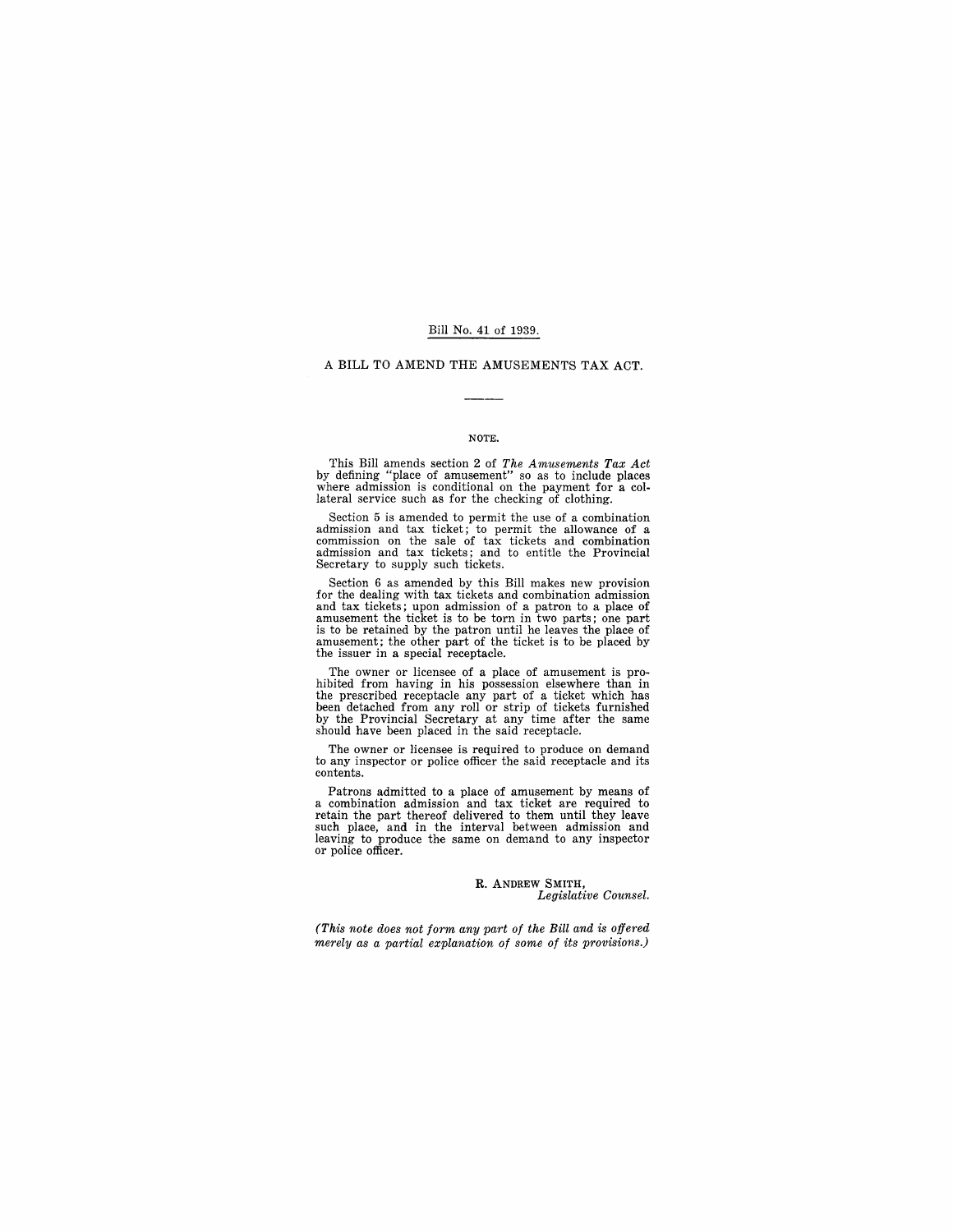## **BILL**

#### No. 41 of 1939.

#### An Act to Amend The Amusements Tax Act.

#### *(Assented to* , 1939.)

**HIS** MAJESTY, by and with the advice and consent of the Legislative Assembly of the Province of Alberta, enacts as' follows:

1. This Act may be cited as "The Amusements Tax Act *Amendment Act, 1939."* 

**2.** *The Amusements Tax Act*, being chapter 37 of the Revised Statutes of Alberta, 1922, is hereby amended as to section 2 thereof by striking out paragraph (c) and by substituting therefor the following:

"(c) 'Place of amusement' means every place which is conducted for gain for the purpose of providing amusement or recreation for the public and at which any charge is made for admission either by<br>means of any charge for admission, or by any<br>charge for any service, facility, commodity, privi-<br>lege, or any other matter or thing furnished or<br>provided or afforded thereat of moving pictures; any place had or kept or used for the giving of any musical entertainment of any<br>kind; any place had or kept or used for dancing;<br>any cabaret, restaurant, dining room or other place<br>of refreshment at which any facilities for dancing<br>are provided or dan service of any meals or refreshments; any place had or kept or used for the playing of any game or sport; any place had or kept or used for the display or exhibition of any kind of athletics; any place or exhibition of any kind of athletics; any place had or kept or used for the holding of any boxing, was the word at the model of the model of the purpose of the purpose of racing of any or kept or used for the purpose of racing of any kind or description; every menagerie, circus, wild west show, trained animal show or travelling show within the meaning of *The Travelling Shows Act."* 

**3.** The said Act is further amended as to section 5 by striking out the same and by substituting therefor the following: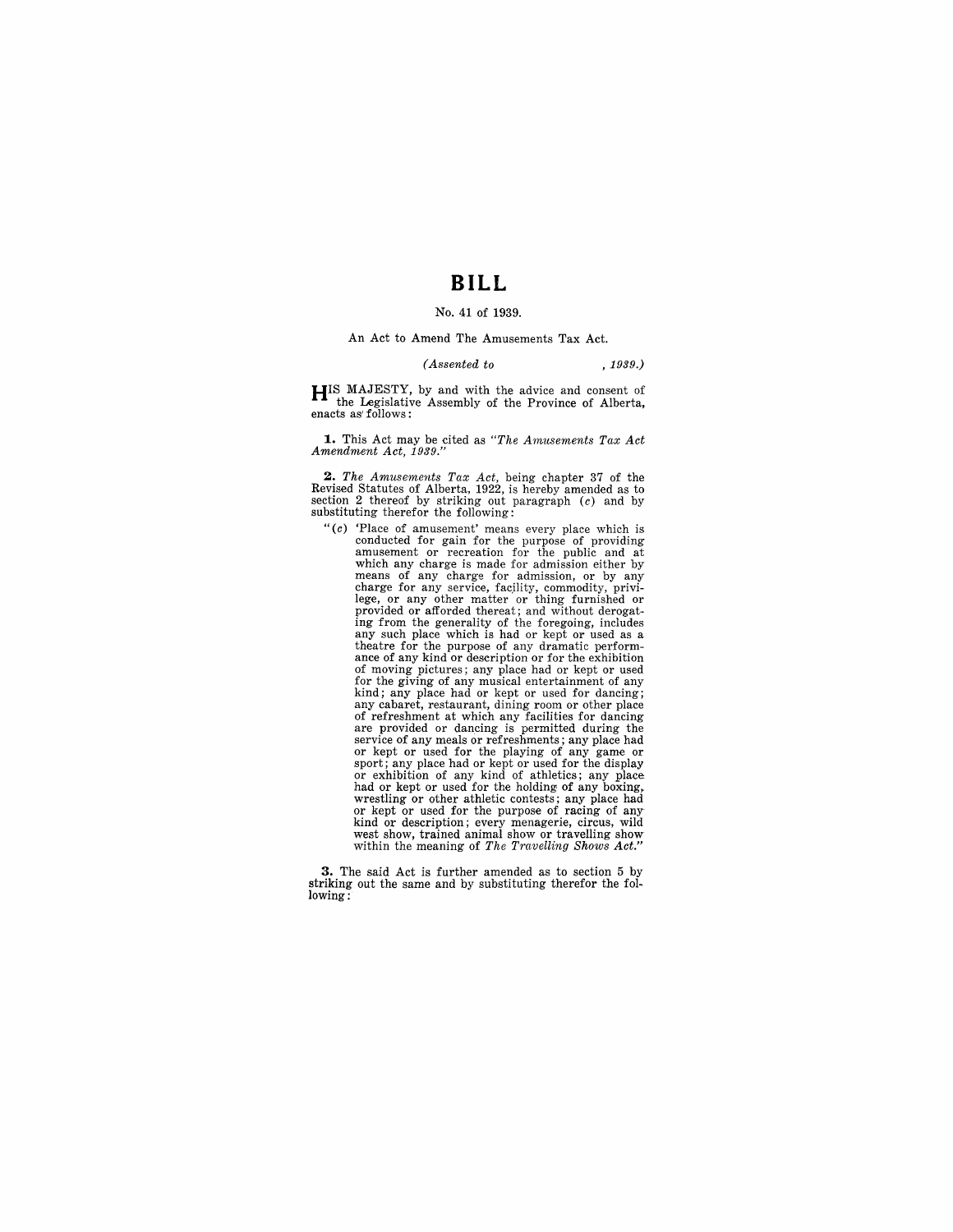" $5$ .--(1) The tax shall be collected by the theatre and amusement owner or licensee respectively and where in respect of any particular theatre or place of amusement, or any particular amusement or recreation the Provincial Secretary deems it expedient, the tax shall be so collected by means of tickets issued by the Provincial Secretary in rolls or strips in such form or forms as the Mi from time to time prescribe, including a combination ad-

mission and tax ticket.<br>
"(2) The Provincial Secretary may allow the owner, or any other person such commission upon the sale of tickets or money received by him as may be fixed by the Lieutenant Governor in Council.

"(3) The Provincial Secretary may furnish said tickets to theatre owners and place of amusement owners respectively and other persons who shall hold the same for sale, and may sell the same for the amounts represented by the tickets respectively."

**4.** The said Act is further amended as to section 6 by striking out the same and by substituting therefor the following:

" $6.$ -(1) Upon the admission of any patron to a place of amusement, the owner or licensee shall cause the amuseof amuseliness, the combination admission and tax ticket ment tax ticket or the combination admission and tax ticket issued to the patron to be collected, and thereupon the person collecting the same shall forthwith tear the same completely in two and shall deliver one part thereof to the patron, who shall keep the same in his possession at all times until he leaves the place of amusement and the collector shall forthwith place the other part in a receptacle of such design and placed in such a position as may be required or approved by the Provincial Secretary.

 $"$ (2) No person who is the owner or licensee or the em-<br>ployee of any owner or licensee shall have in his possession at any place wheresoever other than in the receptacle in ment tax ticket or of any combination admission and tax ticket which has been detached from any roll or strip of tickets issued by the Provincial Secretary at any time after the time when the same should have been placed in such receptacle.

"(3) The owner or licensee of any place of amusement shall produce on demand the receptacle into which the parts of amusement tickets are required to be placed by this section, together with all such parts as are required section to be placed therein to any inspector or any police officer.

"(4) Every person who is admitted as a patron to any place of entertainment by means of a combination admis-sion and tax ticket shall retain the portion delivered to him pursuant to this section until he leaves such place of amuse-

2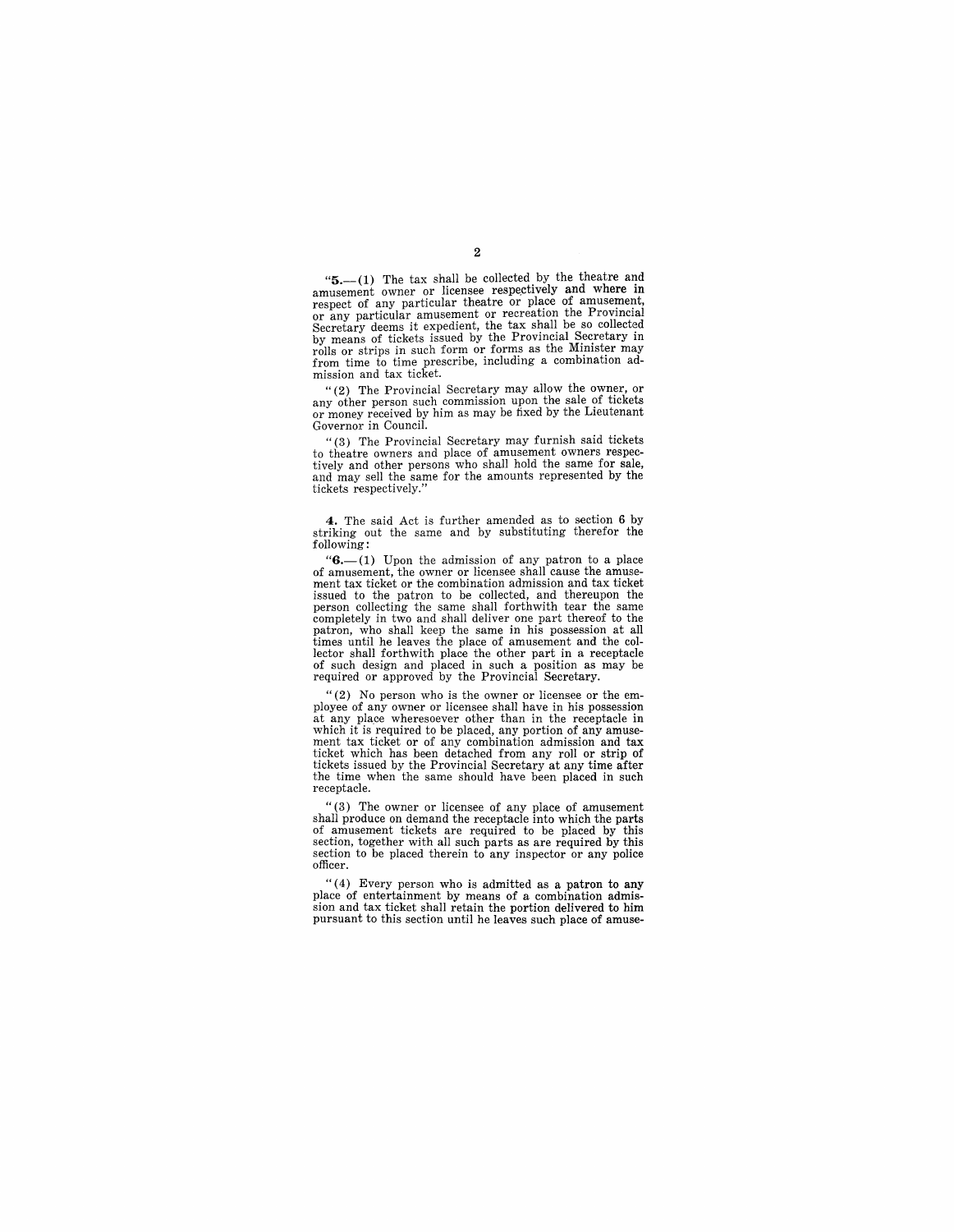ment, and shall at any time after being so admitted to and before leaving the place of amusement, on demand, produce such portion to any inspector or any police officer."

**5.** This Act shall come into force on the day upon which it is assented to.

## 3